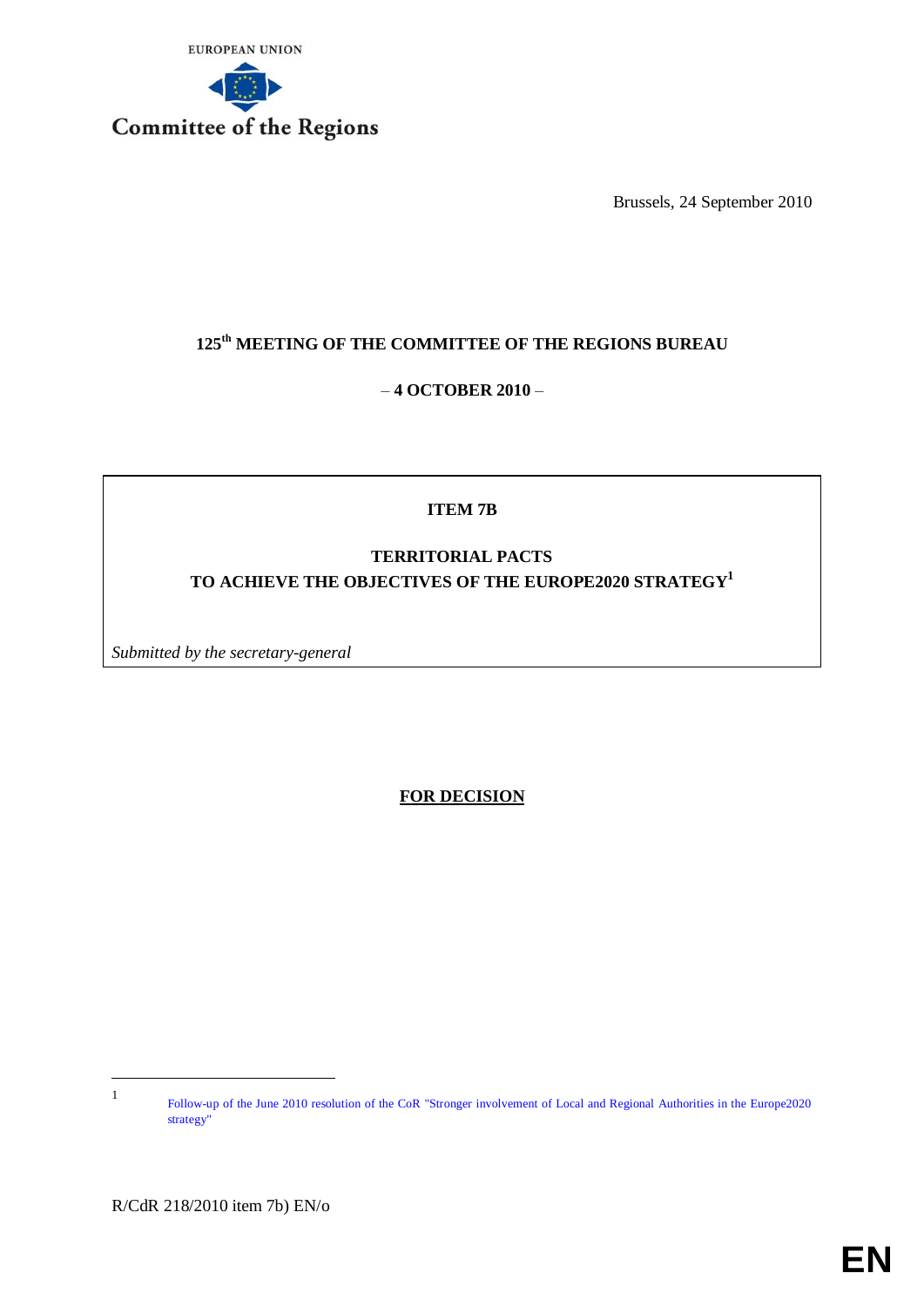#### **MEMO FOR CoR BUREAU MEMBERS**

## **125th MEETING OF THE COMMITTEE OF THE REGIONS BUREAU**

– **4 October 2010** –

**Item 7b**

#### **Territorial pacts to achieve the objectives of the Europe2020 strategy**

## **TERRITORIAL PACTS BETWEEN ALL GOVERNMENT LEVELS TO IMPLEMENT EUROPE 2020 IN PARTNERSHIP IN THE EU MEMBER STATES**

Local and regional authorities play a relevant role in policy domains that are crucial to achieve the Europe 2020 goals. To unleash the synergies and systemic effects needed to fulfil a smart, sustainable and inclusive growth, their policies in these fields should then be coordinated with those implemented by their national governments.

To this end and in the light of its White paper on Multi-Level Governance, the Committee of the Regions proposes that Europe 2020 be implemented in partnership by all relevant government levels through the establishment of TERRITORIAL PACTS on the Europe 2020 Strategy between national, regional and local authorities of the EU Member States.

The Territorial Pacts will translate this need for partnership into agreements between all relevant government levels, aimed at: setting national and possibly regional targets; having recourse when necessary to indicators and targets other than GDP; implementing the Europe 2020 flagship initiatives and identifying obstacles to the achievement of the targets at the country level; drafting in partnership and implementing on the ground the National Reform Programmes and monitoring their progress.

Having regard to the principles of subsidiarity and proportionality, the EU institutions will support the Territorial Pacts by prioritising their policy actions in the light of the Europe 2020 goals. Possible actions include, among others, increased focalisation, coordination and administrative simplification in the management of EU policy instruments and funding channels; structured and regular monitoring on how the NRPs are implemented and broader use of territorial impact assessment. Cohesion policy contribution to the Europe 2020 goals, without prejudice to its solidarity mission, will be decisive in making the most of the strategy.

# **THE COMMITTEE OF THE REGIONS CALLS FOR A CONVERGING EFFORT OF THE EUROPEAN INSTITUTIONS TO SUPPORT THE PACTS**

The Committee of the Regions proposes that, in the weeks to come, the European Commission, the Council of Ministers, the European Council, the European Parliament and the CoR itself make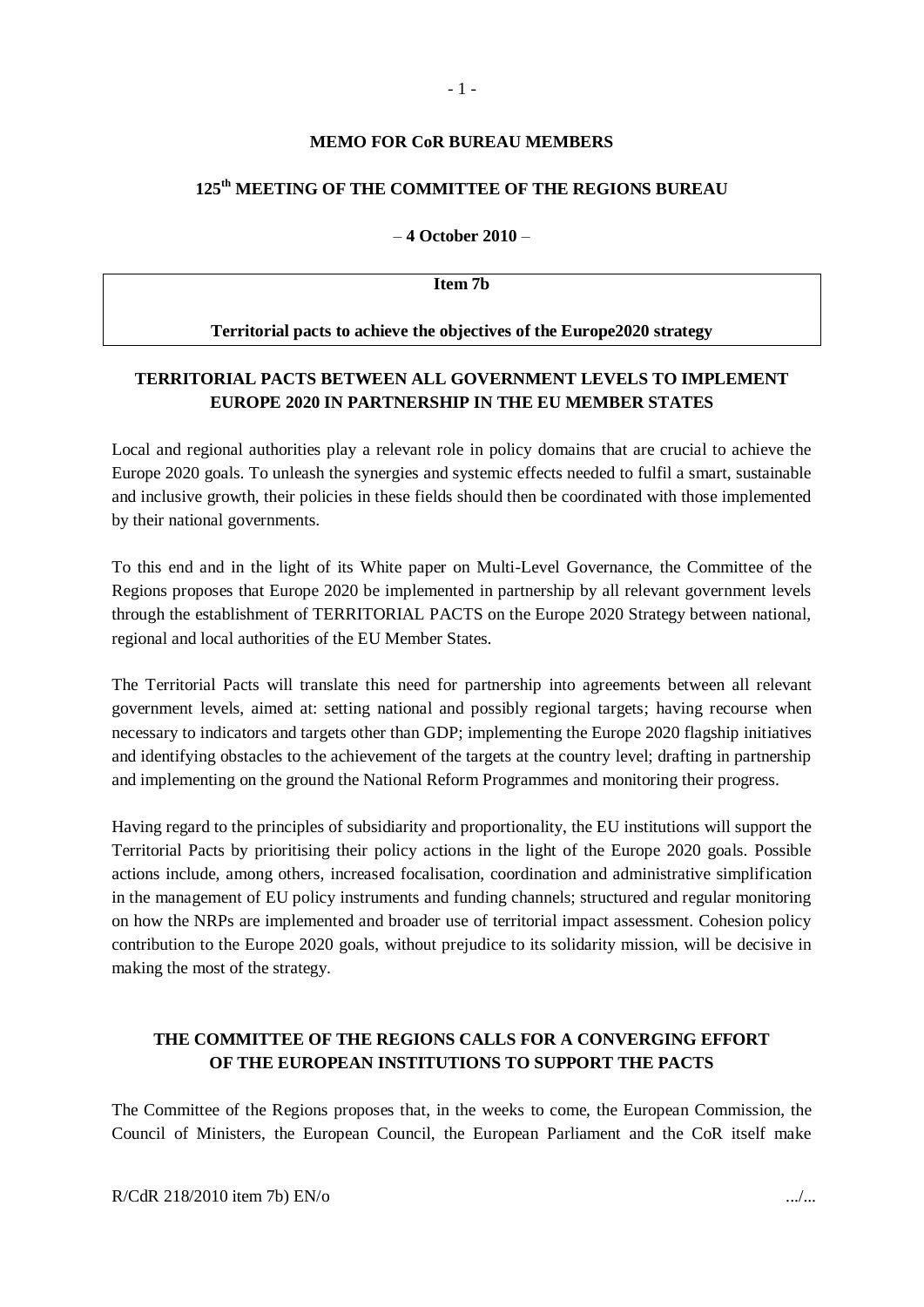converging efforts to encourage the timely establishment of the Territorial Pacts. The Territorial Pacts would then be operational when it comes to setting country targets and finalising the National Reform Programmes, laying the basis for all government levels and European society to identify with the Europe 2020 goals.

# **Territorial Pacts with Regional and Local Authorities to make the most of Europe 2020 in partnership**

### *EU countries, cities and regions as partners to make a success of Europe 2020*

The Europe 2020 strategy for smart, sustainable and inclusive growth needs a strong and constructive partnership between all government levels involved, from the EU to the national governments to the local and regional authorities. In fact:

- this is the role assigned to the local and regional authorities by the Lisbon Treaty, in the light of the principles of subsidiarity and proportionality,
- in many countries, each government level has competencies and policy tools in at least some key policy areas, and these need to be coordinated and integrated to unleash the synergies and systemic effects needed to fulfil the Europe 2020 goals.

### *Preparing country targets and the National Reform Programmes*

By 12 November 2010, EU Member States will have to submit a first draft of their National Reform Programmes, taking into account their actual starting points and showing the policy measures needed to achieve Europe 2020 at the country level. In particular, they will list the country targets contributing to Europe 2020's five headline targets with the related policy measures. The latter include the country contribution to the EU flagship initiatives as well as the measures needed to remove existing bottlenecks (in the internal market and in terms of infrastructures). The final NRPs will be adopted in April 2011.

#### *Territorial Pacts to align the public administration's agendas at the country level*

The time span that separates us from April 2011 provides then an opportunity to work in partnership at country level to:

- give Europe 2020 a full territorial dimension, building on national and regional specific conditions and starting points,
- allow for the synergies and systemic effects needed to achieve Europe 2020 goals.

To this purpose, **the Committee of the Regions proposes that the European Commission, the Council, the European Parliament and the CoR itself encourage and support the establishment of Territorial Pacts on the Europe 2020 Strategy between national, regional and local authorities at the country level. The Pacts will line up the EU, national, local and regional agendas, and related policy instruments and financial resources, on Europe 2020's goals and headline targets.** All relevant tiers of government would increase their ownership of the strategy.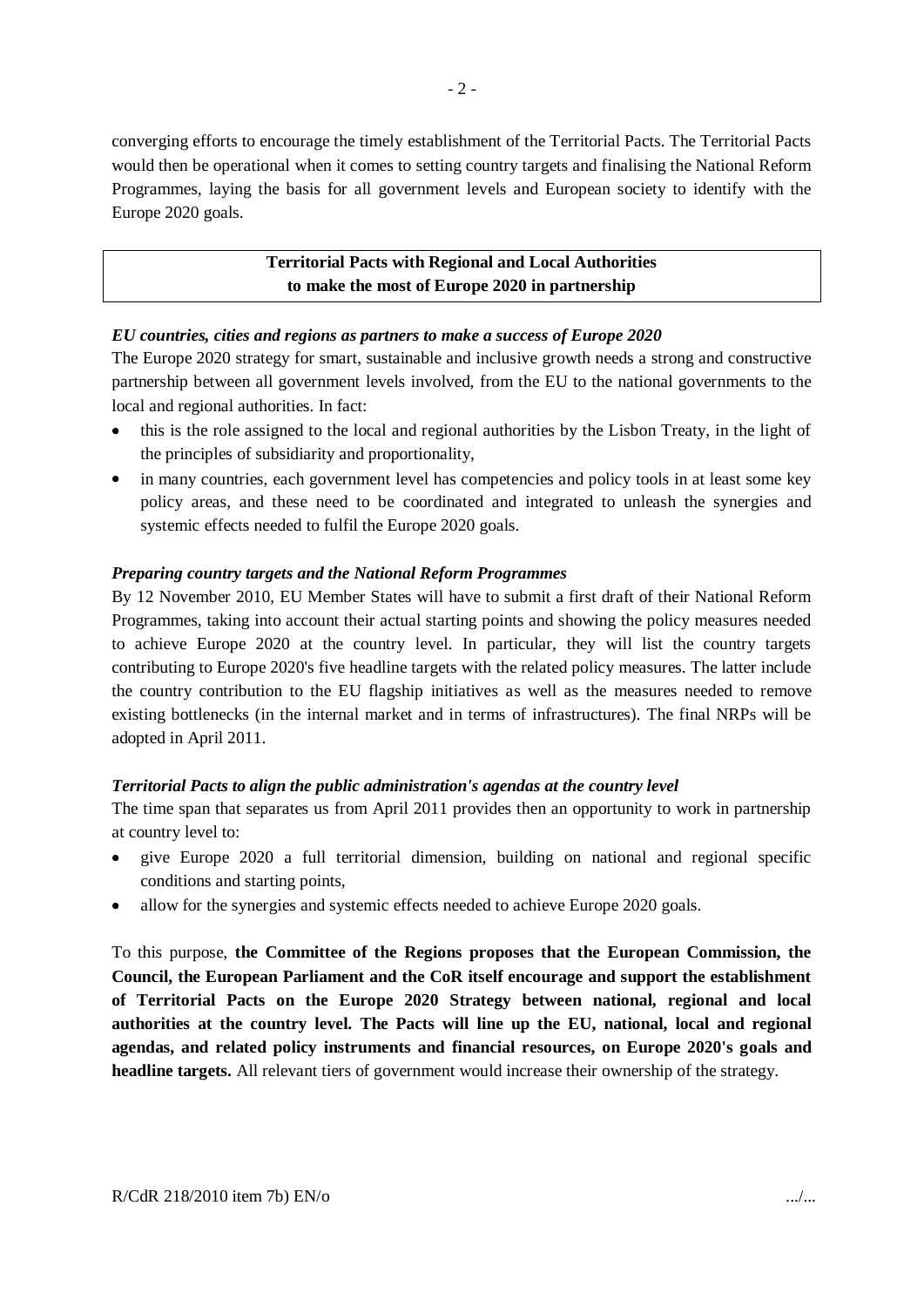### *The contribution of cohesion policy*

To ensure that cohesion policy makes its indispensable contribution to Europe 2020 objectives, without prejudice to its solidarity mission, the discussion on the cohesion policy guidelines for the next programming period should be launched in 2011. This approach meets the proposal of drawing up a common EU-level strategic framework for all Structural Funds (ERDF, ESF, Cohesion Fund, EAFRD and EFF) after 2013, being discussed at present within the European Commission to ensure, among other things, better prioritisation also in line with the Europe 2020 goals.

### **Key contents and conditions for Territorial Pacts**

Territorial Pacts cannot have a one-size-fits-all format, as each country has its own starting points, in socio-economic and territorial terms as well as in terms of constitutional structure and distribution of competencies between levels of government. Moreover, the economic and financial crisis has hit EU territories in an uneven manner, pushing the need for territorial cohesion, enshrined in the Lisbon Treaty, to the forefront of EU priorities. Territorial Pacts should then be seen as a way to give the new strategy a *territorial dimension and a territorial ownership*, that is, to translate this diversity into place-based policies encompassing the three pillars of the strategy (smart, sustainable and inclusive growth), underpinned by territorial indicators and targets (also of the "Beyond GDP" type). Experiences on how local and regional authorities are already involved in the running and management of structural funds should be taken on board to give content to the Territorial Pacts and the way local and regional authorities can implement the Europe 2020 strategy together with the national authorities.

Although the content of a Territorial Pact will be decided by each Member State involving its national, regional and local administrations, in the light of the subsidiarity principle, the Committee of the Regions recommends that the Territorial Pacts fulfil the following requirements.

First, Territorial Pacts should be set up as equal partnership between local, regional and national governments with a sense of urgency, so that they can help all stakeholders to share the ongoing process of setting the country's headline targets, designing the flagship initiatives and drafting the National Reform Programme.

Second, the Pact should set up a monitoring and evaluation mechanism and reach the necessary agreements to accompany the whole Europe 2020 policy cycle and adjust it when appropriate.

Third, agreements taken within the framework of a Territorial Pact could be of a *contractual* nature, when appropriate and only on a voluntary basis, with full respect of the national legislative framework..

Fourth, each Pact should be taken as an opportunity to contribute to the EU Better Regulation agenda, in particular, in terms of administrative simplification, reduction of administrative burdens, stressing complementarities and limiting fragmentation of the different policy instruments and funding channels available.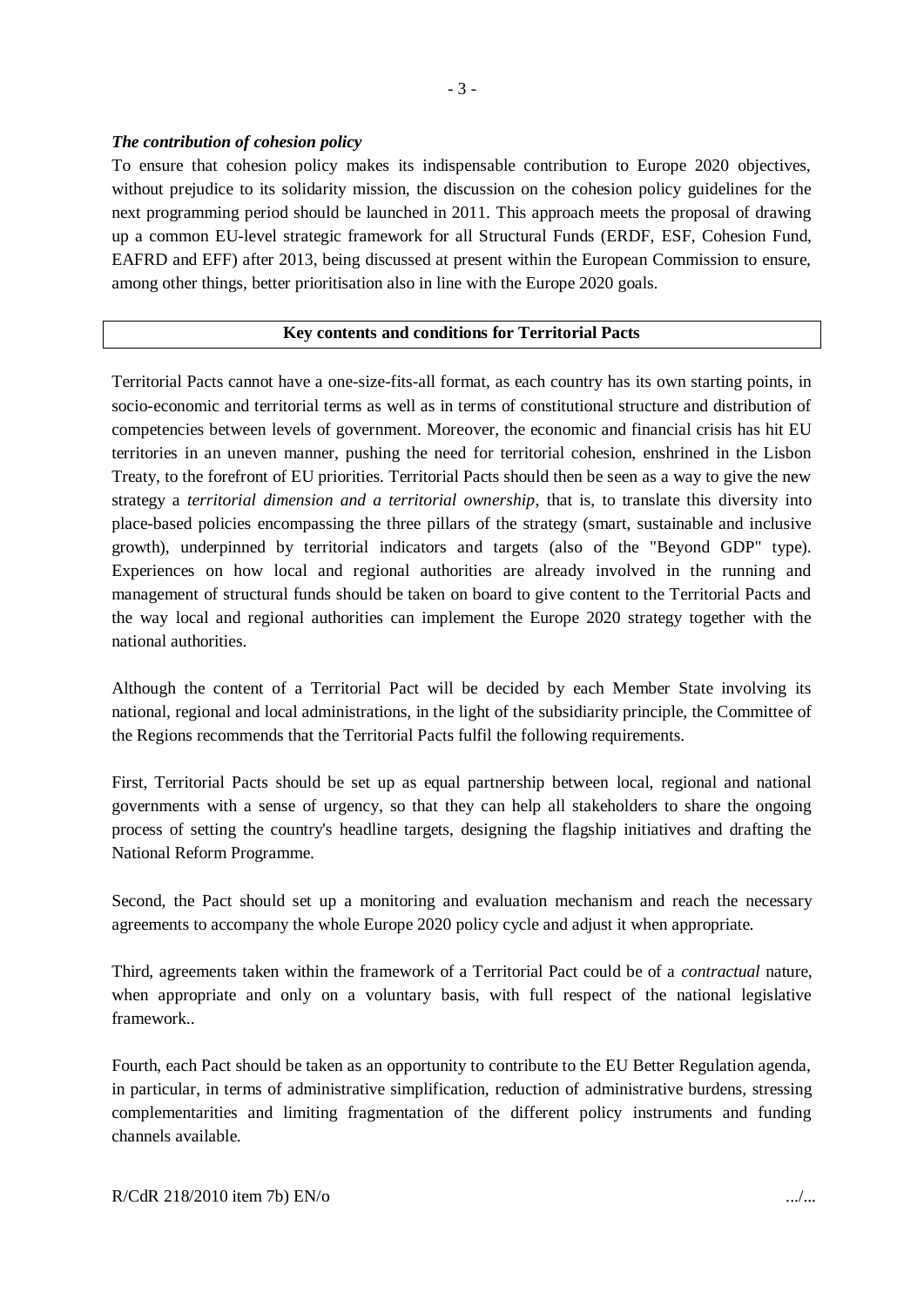Fifth, to the extent to which the structural reforms needed at the country level to make Europe 2020 a success are challenging, as might be the case when it comes to removing bottlenecks in the functioning of the internal market or in terms of infrastructures, the partnership approach of the Territorial Pact will ensure that appropriate solutions are worked out to preserve and improve territorial cohesion.

Sixth, the Territorial Pacts should contribute or lead to greater synergy between territorial economic, social and environmental sustainability.

#### **How the European Institutions can support Territorial Pacts**

The Committee of the Regions calls on the European Institutions to encourage the signing of Territorial Pacts at country levels and to support them, while fully respecting each country's constitutional settings and distribution of competencies between government levels in the light of the principles of subsidiarity and proportionality. To this end, the European Institutions could take, among other things, the following actions:

#### *Better policymaking*

- 1. Pushing forward initiatives in the field of administrative simplification and reduction of administrative burden;
- 2. Rationalising and simplifying EU policy instruments and funding channels, in order to limit present fragmentation and improve prioritisation with respect to Europe 2020 goals;
- 3. Carrying out *territorial impact assessments* on all policy proposals implementing Europe 2020, and especially those flagship initiatives, or parts thereof, whose impact on territories and on local and regional authorities is potentially relevant<sup>2</sup>. On the basis of the Cooperation Agreement between the European Commission and the CoR, the Commission should ask the Committee to contribute to the impact assessment on the basis of a consultation of local and regional authorities;

#### *Information and monitoring*

- 4. Publishing, in the Commission's Annual Growth Survey, a chapter on the involvement of LRAs in the Europe 2020 Strategy. This action mirrors and follows-up the Commission's request to Member States to include a section on LRAs in their NRPs;
- 5. Structuring an exchange of information between the European institutions involved (Commission, Council, Parliament, and Committee of the Regions) on the implementation of the flagship initiatives and of the measures concerning missing links and bottlenecks, as well as on other Europe 2020-related policy actions at the EU level (e.g., cohesion policy, new EU financial perspective, etc.). This exchange could take place *at departmental level* on a regular basis;
- 6. Systematically reviewing simplification and rationalization efforts based on inputs provided by the Commission services, and reporting on that in the Annual Growth Survey;

<sup>1</sup> 2

The Cooperation Agreement between the European Commission and the CoR stipulates that the Commission can ask the Committee to take part in studies looking at the impact of certain proposals on local and regional authorities. (Point 8).